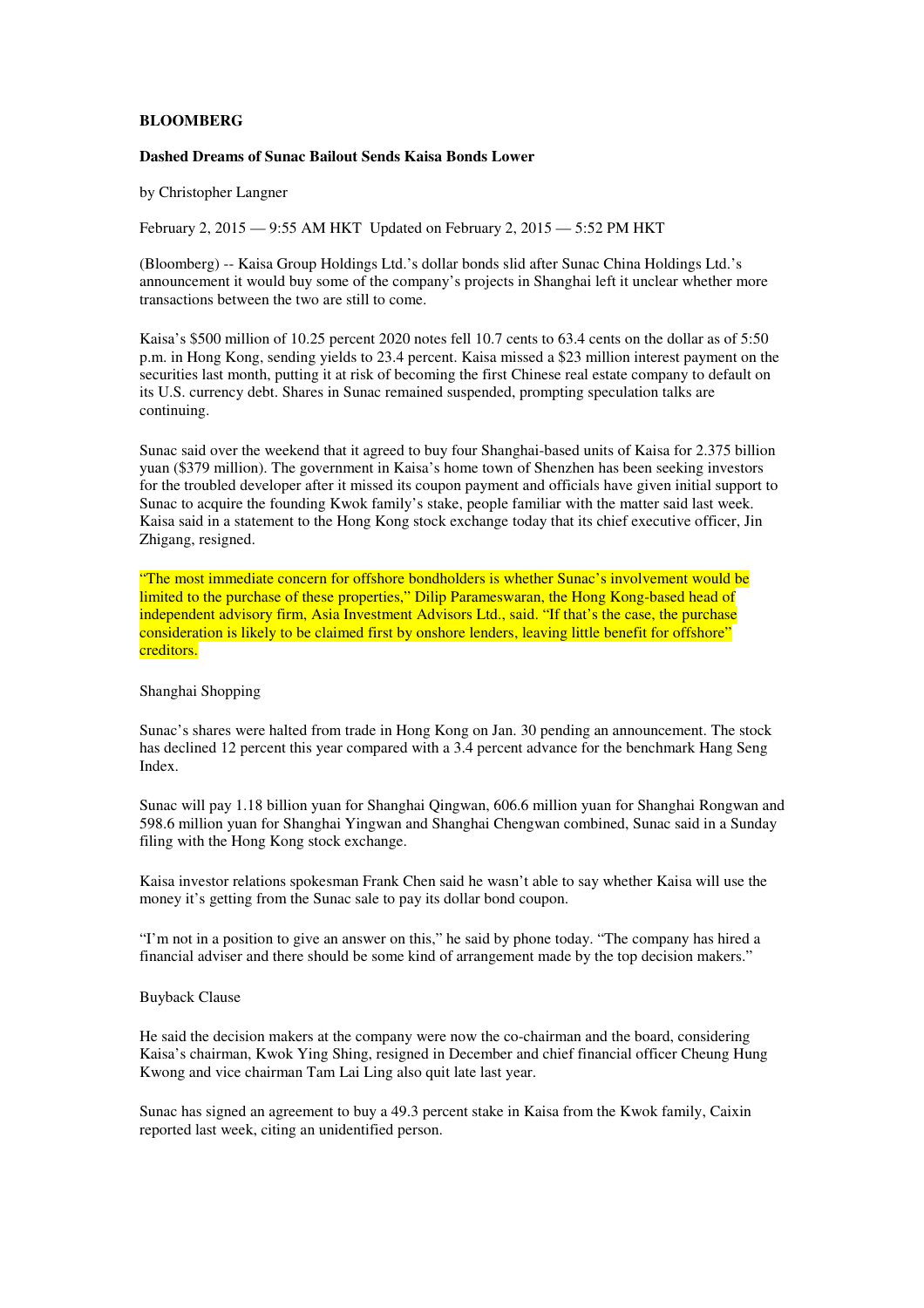Kaisa said in its Feb. 1 statement that after taking into account the total consideration of the disposals, as well as shareholder loans and related transaction costs, it will receive about 2.375 billion yuan from the Sunac transaction. A loss of about 43.9 million yuan will be recorded as a result of the disposals, it said.

The statement also said that "subject to there being no change in control of the vendor, the vendor has an option to, within 12 months from the date of the relevant agreement, repurchase the assets and liabilities."

### 'Liquidity Problems'

The purpose of the sale of projects in Shanghai to Sunac was "for liquidity," according to Kaisa's Chen. "The company was short on cash and the sale will solve its immediate liquidity problems," he said today.

Kaisa's woes began late last year when the government in Shenzhen, less than 25 kilometers (15.5 miles) from Hong Kong, blocked approvals of its property sales and new projects in the city. It's also being probed over alleged links to Jiang Zunyu, the former security chief of Shenzhen who was taken into custody as part of a graft probe, two people familiar with the matter said last month, asking not to be named because the connection hasn't been made public.

Kaisa's interest payment on its 2020 bonds was due Jan. 8. The notes, sold to investors at par, or 100 cents on the dollar, in January 2013, slumped to as low as 29.9 cents on the dollar last month. In December, when some of Kaisa's projects were blocked and key executives quit, the debentures lost 40.1 percent.

Kaisa's \$800 million of 8.875 percent 2018 notes dropped 10 cents to 64.7 cents on the dollar. That's their biggest one-day decline since Jan. 6.

#### Sino-Forest, Suntech

Shanghai Chaori Solar Energy Science & Technology Co. is the only bond issuer ever to have defaulted in China's onshore market and its noteholders were eventually paid in full. Offshore investors haven't been so lucky. Sino-Forest Corp.'s 2017 notes tumbled to 55 cents in June 2011 after short seller Muddy Waters LLC said its timber assets were overstated, heralding a March 2012 bankruptcy. Solar-panel maker Suntech Power Holdings Co.'s securities were reduced to one cent after it defaulted on \$541 million of bonds in 2013.

The asset sale may help Kaisa reduce its onshore debt, according to Yin Chin Cheong, a Singaporebased credit analyst at independent research firm CreditSights Inc.

"But given that the disposals of these Shanghai projects led to a net loss of 43.9 million yuan, it means there's no excess cash to be moved upstream to offshore investors," she said. "I think there should be more asset sales by Kaisa in the future as the announced sales do not resolve the home buyers' protests in Shenzhen."

#### Social Stability

People who'd bought some of Kaisa projects that were blocked from sale demonstrated in Shenzhen last week, according to local media reports. "The Chinese government would probably be more focused on maintaining social stability, hence something needs to be done for the Shenzhen projects," Cheong said.

Reports the protests had prompted the Shenzhen government to seek a buyer for Kaisa increased speculation the company might be fully acquired, and offshore bondholders may therefore be paid back. An acquisition of only parts of the company could mean Kaisa's subsidiaries may be sold to pay local creditors, leaving offshore investors whatever is left after all onshore dues are satisfied.